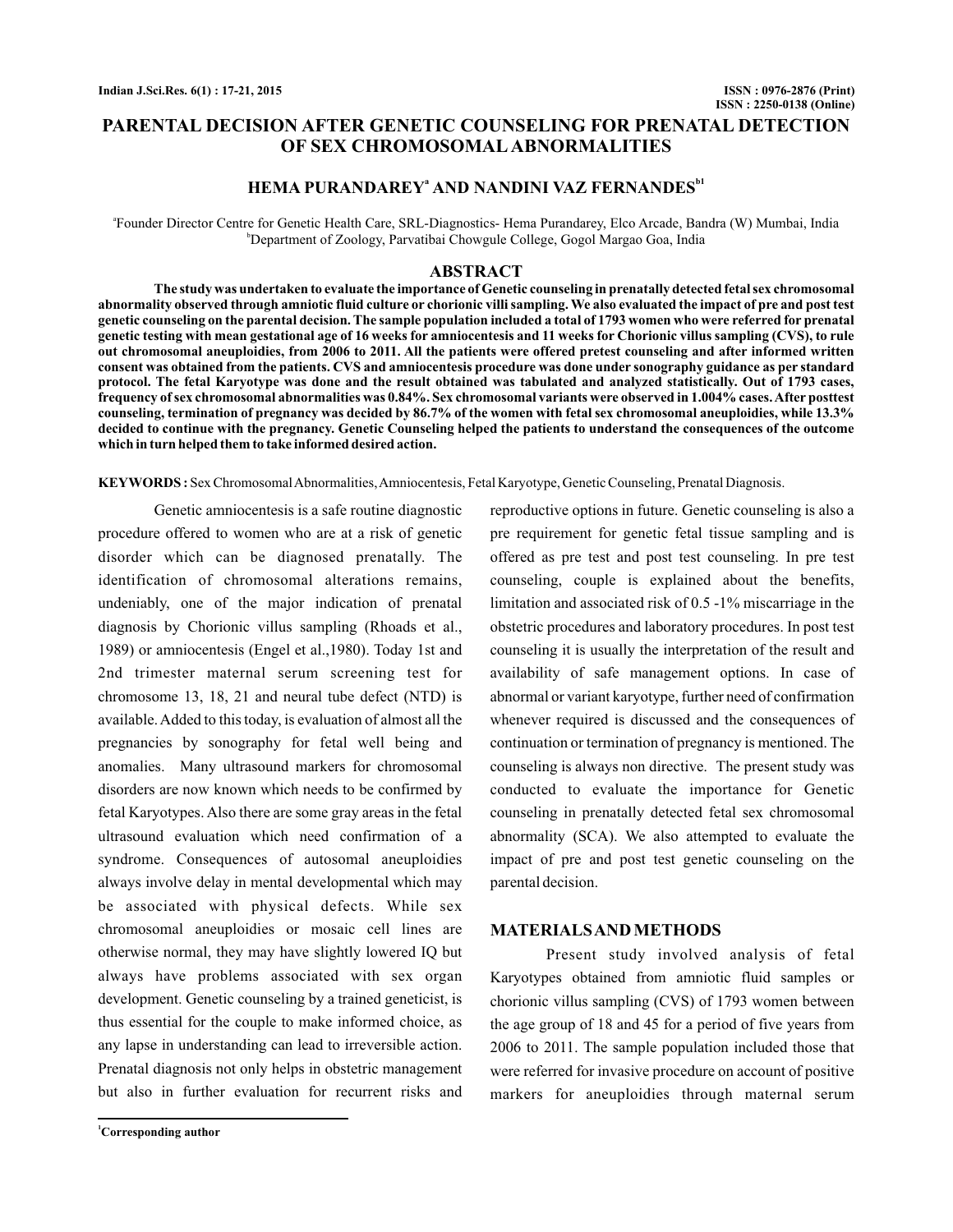screening, abnormal ultrasound evaluation or medical history. The patients were counseled (pre-test counseling) and informed written consent was obtained before the procedure. In amniocentesis 15-20 ml of fluid was aspirated and transferred into two tubes pre-labeled with patient name and code. In CVS villi were aspirated by transcervical or transabdominal route and subjected to short and long term cultures. The tissue was cultured and processed to prepare Karyotypes by GTG banding. Total of 20 metaphases were analyzed and 3 were karyotyped using 'Cytovision' karyotyping software. Sex of the fetus was not disclosed as per PCPNDT act (Pre-Conception and Pre-Natal Diagnostic Techniques act). However in case of sex chromosomal abnormality, couples were told about the involvement of sex chromosomes and consequences were explained on the basis of the involved chromosome. In cases having fetal chromosomal abnormalities, post-test counseling was offered. Data of Parental age, previous pregnancy history, history of infertility, assisted reproduction and ultrasound abnormalities was also collected. In patients with past history of ambiguous genitalia or known sex chromosomal anomaly, ultrasound phenotypic and genotypic correlation was recommended. The data obtained was analysed to see the effect of these factors on the parental decision. Fetal Karyotype data was analyzed by calculating frequency statistics. Whenever necessary, the results were compared by two-tailed Fisher's exact test, calculated online at http://www.graphpad.com. The difference was deemed significant with P< 0.05.

## **RESULTS**

The mean gestational age when invasive procedure was done was 16 weeks for amniocentesis and 11 weeks for Chorionic villus sampling. The indications for the prenatal test were positive markers for aneuploidies through maternal serum screening tests, abnormal ultrasound findings and previous abnormal pregnancy history. Out of these 1793 cases subjected to fetal karyotyping after CVS / genetic amniocentesis, frequency of sex chromosomal abnormalities (SCAs) was found to be 0.84%. The SCAs included trisomies, monosomies, mosaics and translocations involving the 'X' or 'Y' chromosome. Sex chromosomal variants were observed in 1.004% cases. Theses variants were 46,X,inv(Y). Amongst these SCAs, the most frequent was monosomy  $X$  (53.3%). The types of sex chromosomal abnormalities and their frequencies are tabulated in Table 1.

We did not find correlation of increased frequency of SCAs with advanced maternal age as the average maternal age was  $30.47 \pm 3.38$ . Average age of the mother with different types of fetal sex chromosomal abnomalies is tabulated in Table 2. The average maternal age with fetuses with sex chromosomal trisomies was slightly higher as compared to those with other sex chromosomal abnomalies, but this difference was found to be statistically insignificant. Thus our studies indicate that there is no association of advanced maternal age with rise in fetal sex chromosomal abnormalities.

All the 1793 cases were offered pre-test counseling. Fifteen cases with fetal sex chromosomal abnormalities were offered post-test counseling. After post test counseling, termination of pregnancy was decided by 86.7% of the women with fetal sex chromosomal an euploidies, while 13.3% decided to continue with the pregnancy. Pregnancies that were terminated included eight Turner's syndromes with 45,X karyotype; two with

| Fetal Sex Chromosomal abnormality | No. of cases | Frequency |
|-----------------------------------|--------------|-----------|
| 45, X                             | 08           | 53.3%     |
| 47.XXY                            | 02           | $13.3\%$  |
| 47.XYY                            |              | 20%       |
| 46, XY, t(X;2)                    |              | $06.7\%$  |
| 45, X/46, X, i(Xq)                |              | $06.7\%$  |

**Table 1 : Frequency of Fetal Sex Chromosome Abnormalities**

Total Cases: 1793 With SCAs: 15 (0.84%) Variants: 18 (1.004%)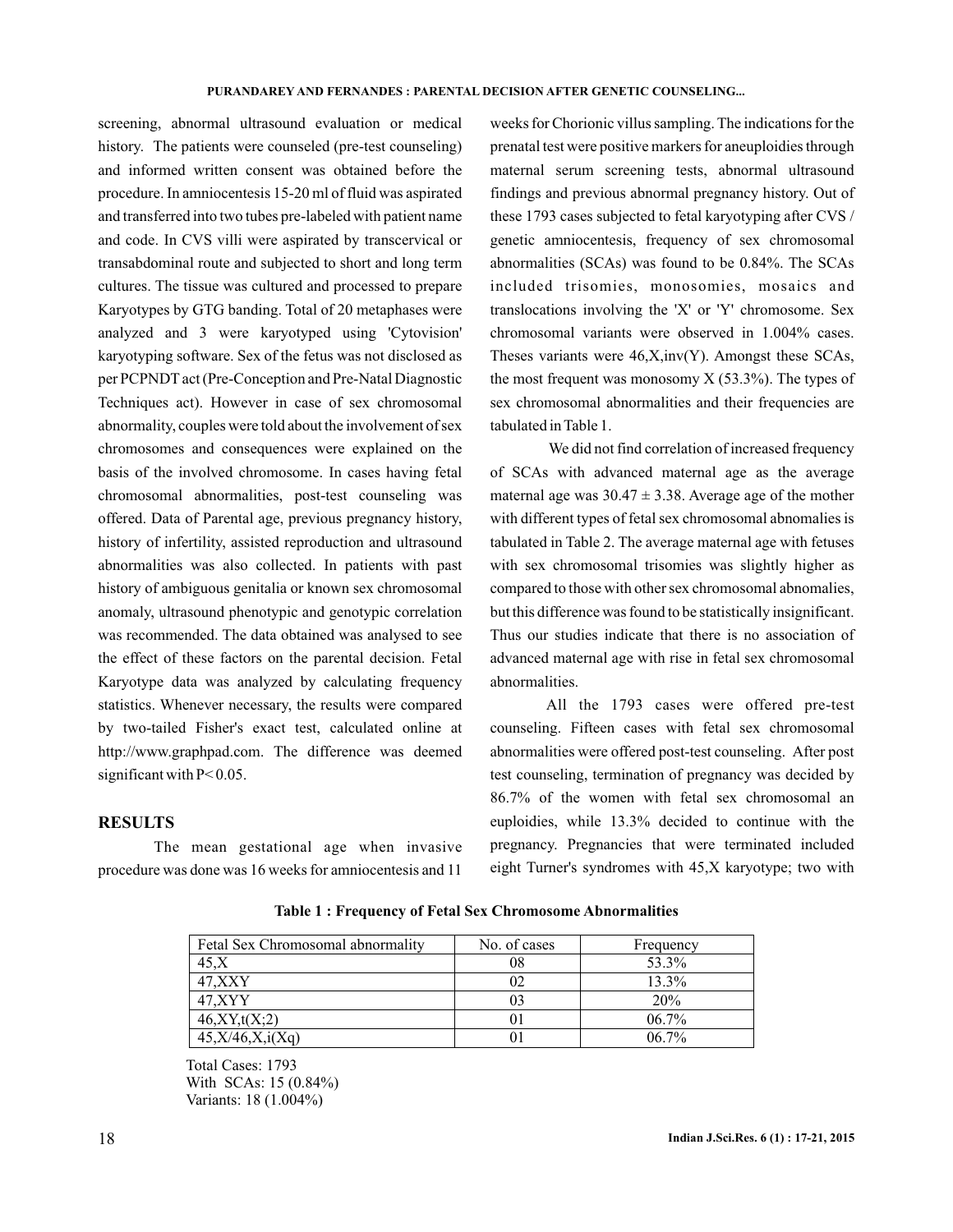| Fetal Sex Chromosomal abnormality | No. of cases | Average Maternal Age |
|-----------------------------------|--------------|----------------------|
| 45, X                             | 08           | $30 \pm 2.25$        |
| 47.XXY                            |              | $32 \pm 8.5$         |
| 47.XYY                            |              | $33 \pm 3.5$         |
| 46, XY, t(X;2)                    |              | 25                   |
| 45, X/46, X, i(Xq)                |              |                      |

**Table 2 : Fetal Sex Chromosome Abnormalities and Maternal Age**

Total Cases: 1793 With SCAs: 15 (0.84%) Average maternal age:  $30 \pm 3.9$ 

| Fetal Sex Chromosomal | No. of cases | Pregnancy outcome:           |            |
|-----------------------|--------------|------------------------------|------------|
| abnormality           |              | Terminated (T) Continued (C) |            |
| 45, X                 | 08           | $T - 100\%$                  | $C - 00\%$ |
| 47, XXY               | 02           | $T - 100\%$                  | $C - 00\%$ |
| 47, XYY               | 03           | $T - 33\%$                   | $C - 67\%$ |
| 46, XY, t(X; 2)       | 01           | $T - 100\%$                  | $C - 00\%$ |
| 45, X/46, X, i(Xq)    | 01           | $T - 100\%$                  | $C - 00\%$ |

Total Cases: 1793

With SCAs: 15 (0.84%)

Klinefelter's syndrome with 47,XXY karyotype; one with Turners mosaic with  $45, X/46$ ,  $i(X)$  karyotype and one translocation with  $46, XY, t(X:2)$  karyotype. Amongst those with 47,XYY two decided to continue with the pregnancy while one decided termination of pregnancy. Table 3 demonstrates the different termination rates for each SCA type. Frequency of continuation and termination of pregnancies with different fetal SCAs in given in table 3.

#### **DISCUSSION**

We observed that the couples' decision of opting for termination or continuation of the pregnancy in prenatally diagnosed SCAs of the fetus depends on the likely severity of the manifestation of symptoms of the abnormality. However other factors such as previous miscarriages, previous problems with infertility, the number of previous healthy children and whether the pregnancy was assisted or spontaneous did not influence a couples' decision. These findings are in accordance with that of Holmes et al., (1987). The decision on pregnancy termination for SCA may be related partly to the genetic counseling strategy, which explains varying rates in the literature (Abramsky et al., 2001; Holmes et al., 1987; Hall

et al.2003 and Mansfield et al.1999). We observed that the other factors that influenced the couples' decision to continue or terminate pregnancy included economic, social and psychological issues which are involved in raising the child with SCA and its future life as an adult. However temporal period did not influence decision making though studies of Yon-Ju Kim et al., (2002) indicate so, because of limited number of affected samples in the present study. According to our study termination rate was 86.7%. Termination rates following prenatal diagnosis of sex chromosome abnormalities have been reported to be in a very wide spectrum ranging from 12.7 to 86.5% in various studies (Yilmaz et al., 2008).

47,XYY: Though XYY individuals are reported to show aggressive behavior, mental retardation is unlikely, and the individual can lead a normal life. The couples in our study opted for continuing with the pregnancy. These findings are also similar to those of Sheng-Wen Shaw et al., (2008).

47, XXY: Pregnancy termination was opted by all the parents, as the consequences of fetal sex chromosomal aneuploidy was un acceptable to the couples due to unpredictable risk of low IQ, hypogonadism and infertility.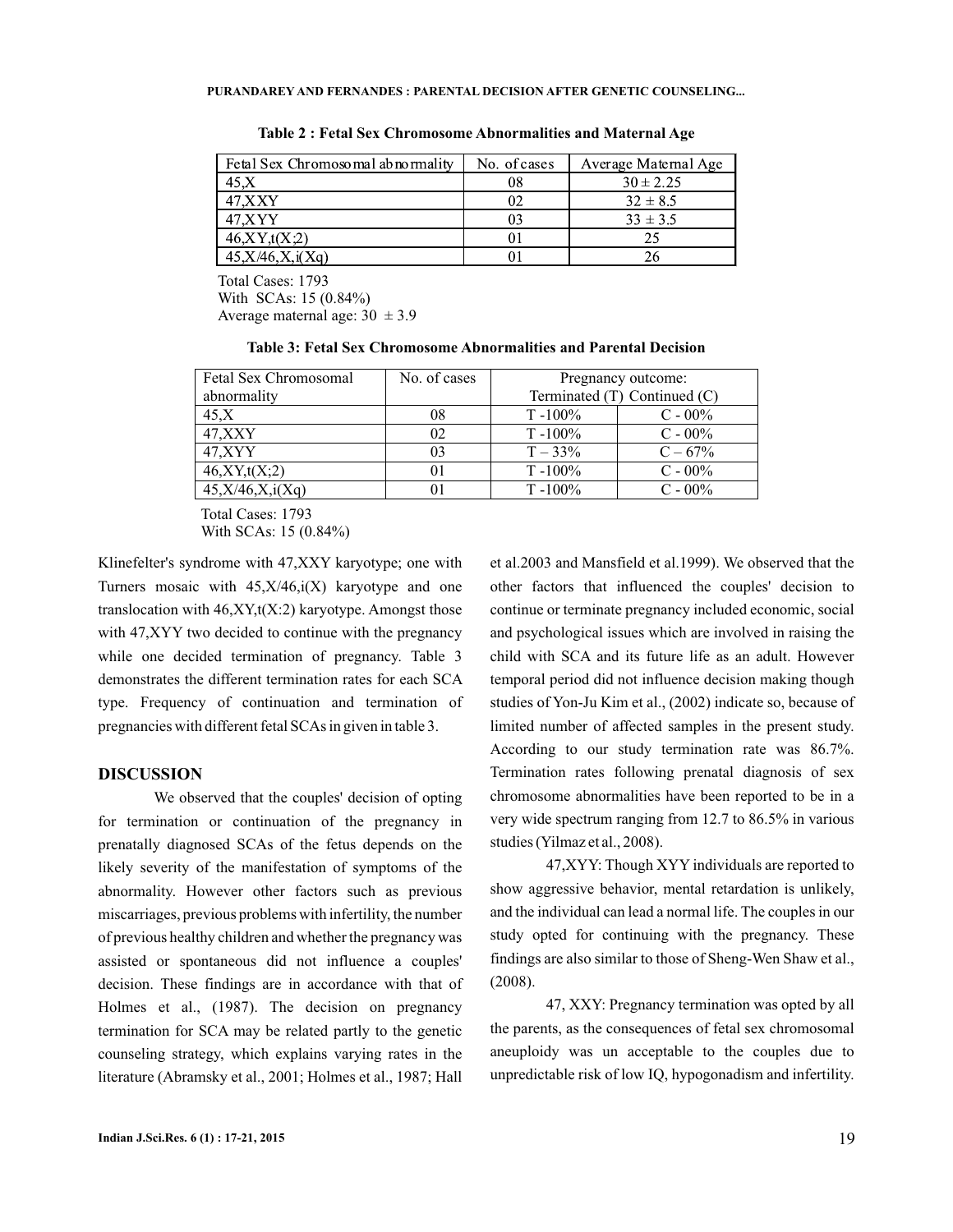Studies of Sagi et. al. (2001) shows that the differences in rate of termination and continuation of pregnancies reflected in the studies of various researchers may be related to differences in cultural norms and values.

45,X: In the present study all cases of fetal monosomy X and structural abnormality of X chromosome, the couple opted for termination of pregnancy after post test counseling. This was due to parental concerns of having a child with primary amenorrhea due to poor development of sex organs, ovarian dysgenesis, secondary amenorrhea, short stature and occasionally associated cardiac and renal abnormalities. Interview analyses of Sagi et al. (2001), showed that the main reason behind the decision to terminate the pregnancy was associated with the parents' fear of non-specific abnormality of the child, and concerns about abnormal sexual development. Our findings are also similar to the studies of Brun et. al.( 2004); Christian et. al. (2000); Sagi et. al. 2002; and Sheng-Wen Shaw et al. (2008).

Structural SCAs: All women decided to continue the pregnancy when the fetus was detected with inversion Y. Coincidently these women had bad obstetric history earlier to the current pregnancy and opted to continue with the pregnancy. One couple with  $X$ ; 2 translocation in the fetus opted for termination of the pregnancy after post-test genetic counseling. The maternal age being 25 years, they decided to terminate the pregnancy because they had chances of opting for more pregnancies. Studies of Young Joo Kim et al. 2013, reported association of some fetal SCAs with advanced maternal age, but did not conclude because of small sample size. In our study, the average maternal age of those with fetal SCAs was  $30.47 \pm 3.9$ . Thus our study indicates that there is no association of advanced maternal age and fetal SCAs.

# **CONCLUSION**

Interpretation of the reports in prenatal diagnosis is important and genetic counseling by trained professional is essential as sex chromosomal abnormalities mostly comes a surprise in prenatal Karyotyping. Lapse in understanding the consequences can lead to irreversible actions. If there is Post test counseling in Sex chromosomal abnormalities, outcomes in clinical, reproductive and intellectual

development are varied and so patients decision varies. Further to this the parental decision to terminate pregnancy, is also influenced by economic, social and psychological issues which are involved in raising child with SCAs and also on cultural norms and values.

## **ACKNOWLEDGEMENT**

We would like to express our gratitude to the contribution of the genetic technicians of Center for Genetic Health care, Mumbai.

## **REFERENCES**

- Abramsky L., Hall S., Levitan J. and Marteau T. M., 2001. What parents are told after prenatal diagnosis of a sex chromosome abnormality: Interview and questionnaire study. BMJ, 322: 463-466.
- Brun J. L., Gangbo F. and Wen Z. Q., 2000. Prenatal diagnosis and management of sex chromosome aneuploidy: A report on 98 cases. Prenat. Diagn., : 213-218. **24**
- Christian S. M., Koehn D., Pillay R., MacDougall A. and Wilson R. D., 2000. Parental decisions following prenatal diagnosis of sex chromosome aneuploidy: A trend over time. Prenat. Diagn., 20: 3740.
- Engel E., Engel-De Montmollin M. and Delozier C., 1980. The problem of sex chromosome aneuploidy in genetic counseling using amniocentesis. Journal de génétique humaine, 28(3): 257-266.
- Holmes-Siedle M., Ryynanen M., Lindenbaum R. H., 1987. Parental decisions regarding termination of pregnancy following prenatal detection of sex chromosome abnormality. Prenat. Diagn., 7: 239-244.
- Hall S., Abramsky L., Marteau T. M., 2003. Health professionals' reports of information given to parents following the prenatal diagnosis of sex chromosome anomalies and outcomes of pregnancies: A pilot study. Prenat. Diagn., 23: 535-538.